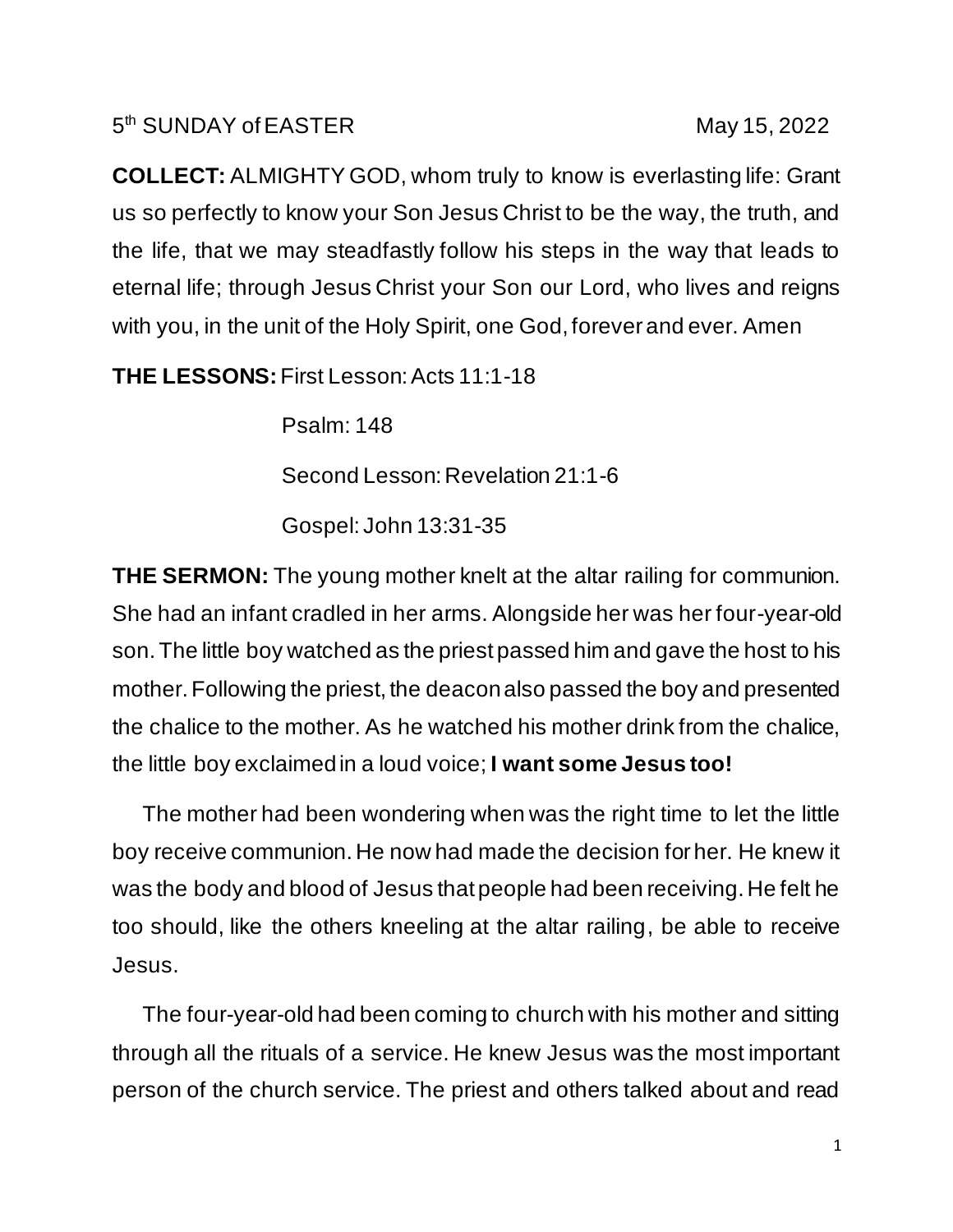about him. There were even songs about him not only in church but on the radio and television.

 Perhaps he had heard the song: Everything Is Beautiful by Ray Stevens: *Jesus loves the little children,*

> *All the little children of the world, Red and yellow, black and white, They are precious in his sight,*

## *Jesus loves the little children of the world.*

Perhaps he had heard that Jesus loved and the closest place a person could get to Jesus was at the altar railing in communion. He had watched as the priest gave the host and as the deacon came along with the chalice, all the while, giving to others but passing him by. He had gotten the blessings, but he knew the most important thing was getting some Jesus. So, he spoke up, "**I want some Jesus too!"**

At that moment, what do you think he was thinking? (*This is a question asked to the congregation—listen to their answers.)*

For the four-year-old that was a defining moment. As a priest I would go back and administer communion to him. Of course, I would wish he was baptized, but I could talk to his mother and do that later.

 I want some Jesus too was what some of the non-Jews were also saying. They lived in a community that was segregated into Jew and non-Jew. Jewish laws dictated that Jews would not share common vessels, cups, pots and pans with non-Jews. They were not to enter the house of a non-Jew and certainly they were not to sit and eat with non-Jews.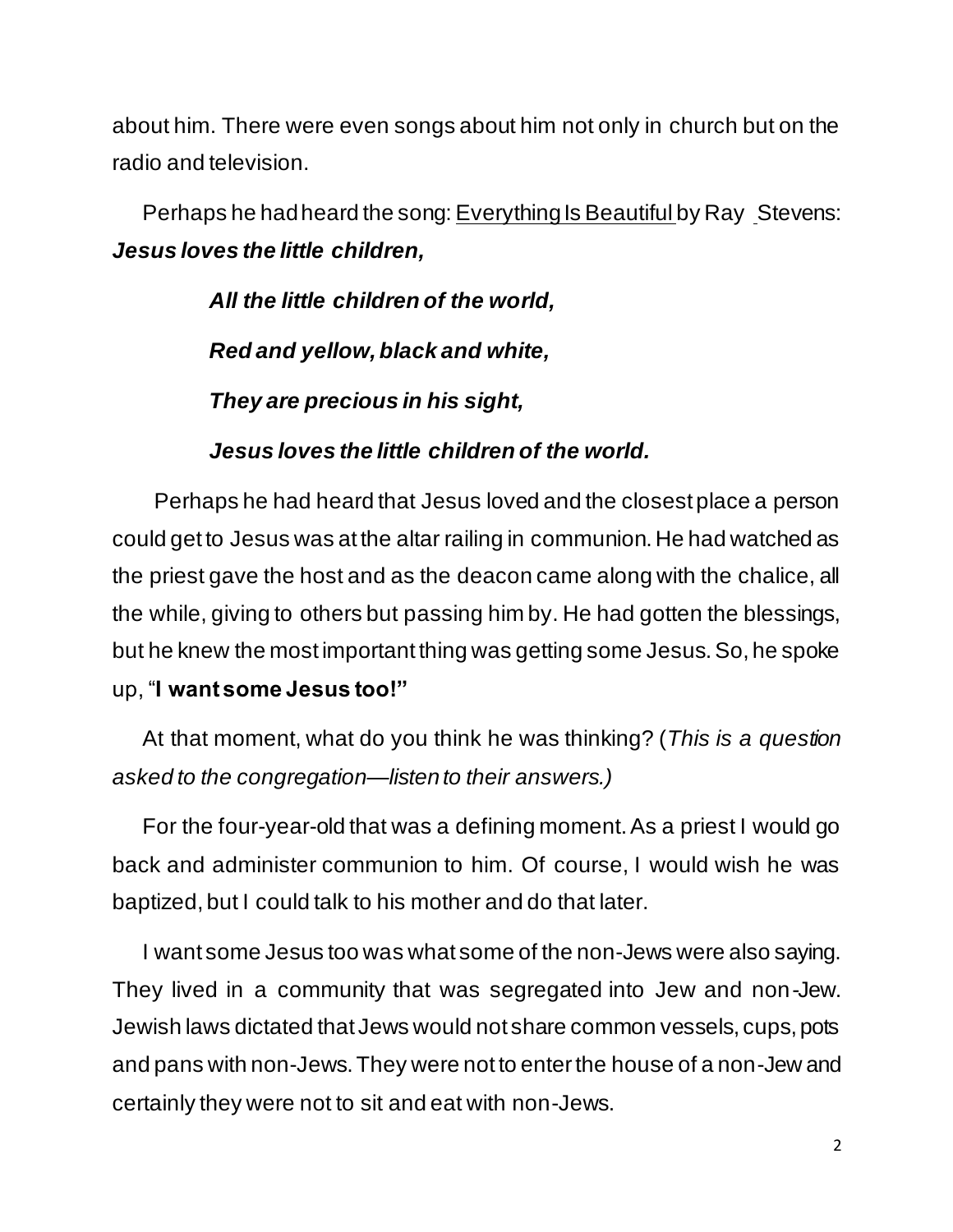So, you would understand why they wouldn't include non-Jews in their religious celebrations. Yet, they lived in the same communities.

 The non-Jews had heard about this Jewish rabbi who was healing the sick, curing leprosy, restoring sight to the blind and even raising the dead. He also interacted with non-Jews. He drove the multitude of demons out of the man named Legion who was so crazed that the town people chained him and tried to keep him in the cemetery. He would scream and howl day and night. There were times he would break the chains and run screaming and howling naked through the town. When he met this rabbi Jesus, Jesus drove the demons out of him and gave him back his right mind. He had also healed the woman who had suffered with a blood hemorrhage for 12 years (Matt. 9:20)

 Jews that interacted socially and in non-business affairs with non-Jews thought it made them unclean and profane. This would exclude them from the temple, synagogue and other Jews until they had gone through the seven-day ritual of purification.

 Yet this rabbi Jesus interacted with all people even Gentiles. Not only did he heal them, but he also sat and ate with them. He did not see interacting with the Gentiles/non-Jews making him profane/unclean. Non–Jews began to listen to his teachings, accept the word of God and become his followers.

 The disciple Peter was criticized by other disciple for eating with Gentiles/non-Jews. In his defense, he explained to them step by step what had happened to him. While in the city of Joppa he had fallen into a sleepy trance and had a vision. A large sheet, held by its four corners was lowered from heaven directly in front of him. In the sheet were four-footed animals,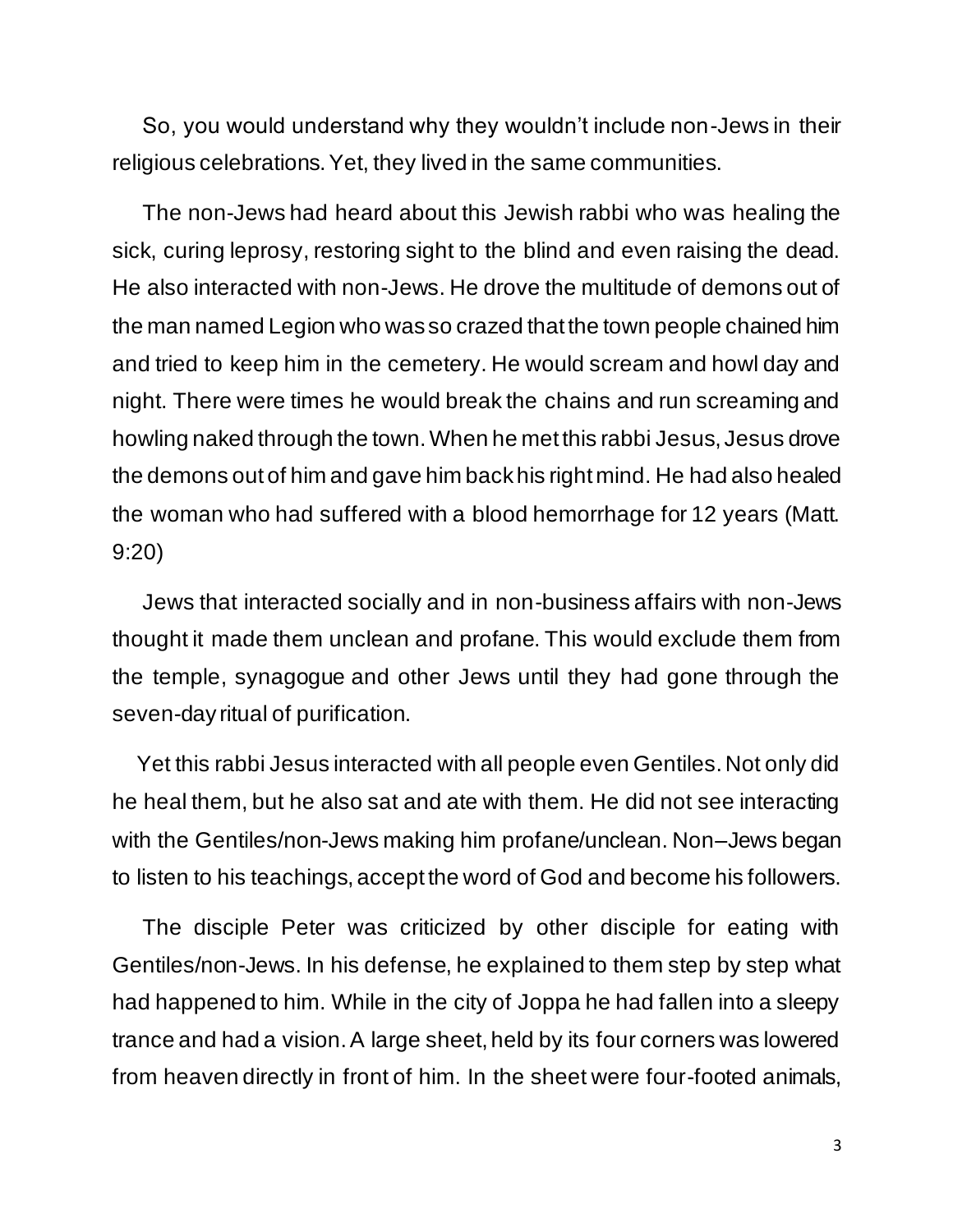beasts of prey, reptiles and birds of the air. A voice from heaven said to me, "Peter; kill and eat." But I replied, "I can't Lord, I have never eaten anything profane or unclean." Then the voice said, "What God has made clean you must not call profane or unclean." This happened two more times and then the sheet was taken back up to heaven.

 Peter went on to explain that at that exact moment, three men came from Caesarea seeking him. "They wanted me to come with them to the house of a Gentile in Caesarea. The Holy Spirit told me to go with them, and to make no distinction between them and us. As soon as I got to the house and began to speak the Holy Spirit fell upon them. God had given them the same gift that he gave to us when we first believed. Seeing and experiencing this, how could I not believe that God had given them salvation?"

 Peter's explanation to the other disciples showed, he believed, that God approved of Gentiles/non-Jews having some Jesus too. Let us remember that God created all that is and he looked on it and said it was good.

 People of St. Matthew's/San Mateo today's Gospel tells us that we should love one another. If we love one another, it is easy for people to know that we are disciples of Christ.

 As Christians, we are to love and serve the Lord. It is clearly stated in the post communion prayer of Eucharistic Prayer A, Rite 2, page 366. Through our words and actions, we will show our love for all people. We will acknowledge the dignity of all that we meet as we travel this highway of life.

 I ask can you with the desire and intensity of that four-year-old shout out, **I want some Jesus too?** Amen.